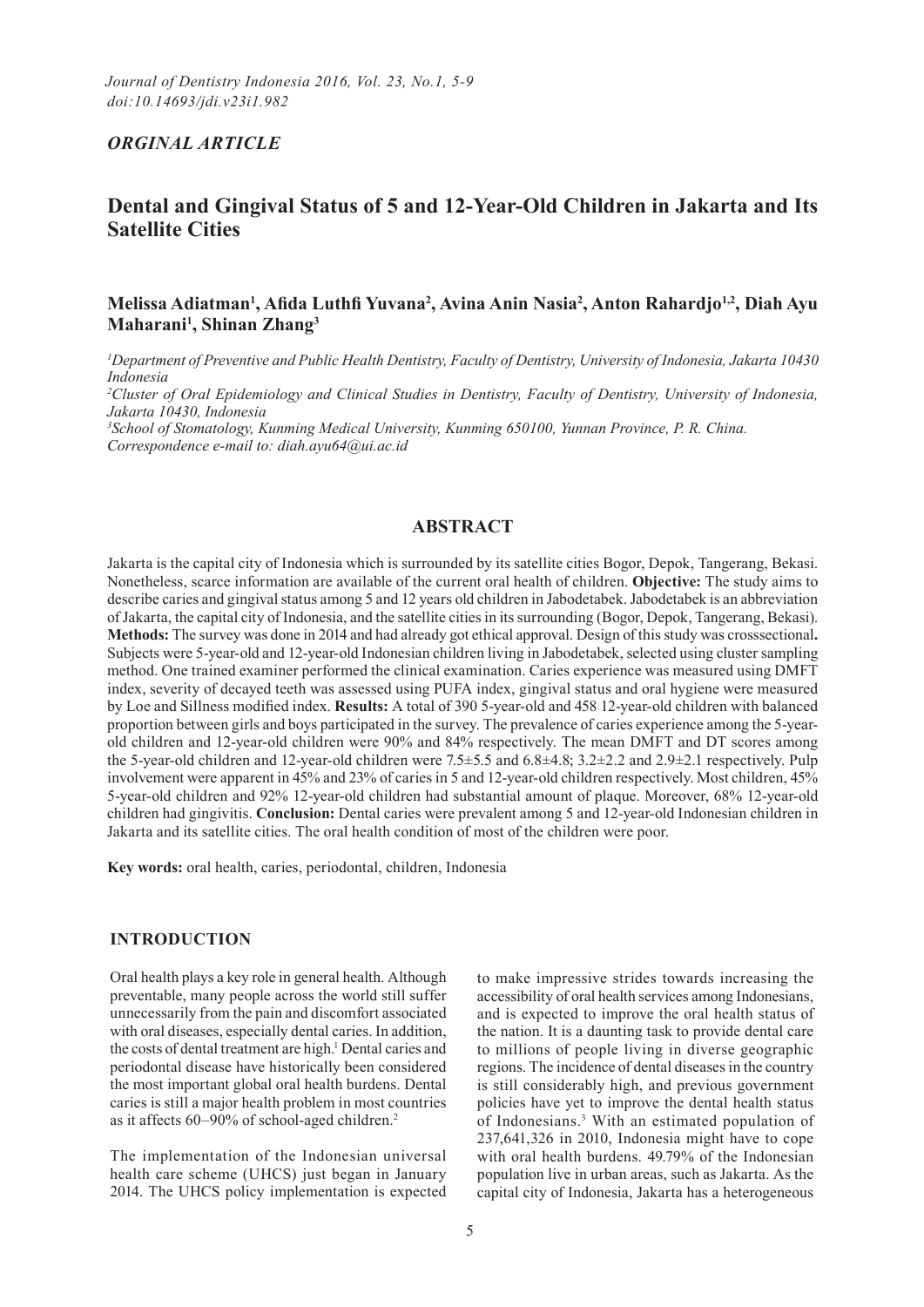population hailing from numerous ethnicities and socioeconomic strata. This city could be considered as representative of the Indonesian population, and conducting a dental health study in Jakarta would likely represent Indonesia's dental health status.<sup>4</sup> Bogor, Depok, Tangerang, Bekasi are suburbs and serves as a commuter city for Jakarta.

The World Health Organization (WHO) has selected 5 and 12 years as the indicator age group for international benchmarking of children's oral health.<sup>5</sup> However, epidemiological data on the caries status of Indonesian children are scarce. One study, using a small sample size, surveyed the oral health of children aged less than 5-year-old, showing a prevalence of 70% with mean dmf-t of 3.7, consisting 100% of untreated decay.6 In order to better understand the dental health of Indonesian children in Jakarta and its satellite cities, and also to serve as a baseline data of the implementation of the UHCS in Indonesia, a new survey on a representative sample was warranted. The study described the dental caries and gingival status of 5 and 12-year-old Indonesian children living in Jakarta and its satellite cities.

## **METHODS**

This study was a cross-sectional survey carried out in 2014 with ethics approval from the Ethical Committee of the Faculty of Dentistry University of Indonesia. Sample of 5 and 12-year-old Indonesian children living in Jakarta and its satellite cities, Bogor, Depok, Tangerang, and Bekasi were selected using cluster sampling method. There were 9 clusters selected, which consist of North Jakarta, Central Jakarta, West Jakarta, East Jakarta, South Jakarta, Bogor, Depok, Tangerang, and Bekasi. One elementary school and one kindergarten in each cluster were randomly selected. All 12-year-old elementary school children, and all 5-year-old kindergarten students in the chosen schools were invited to participate in this study. Children with parental written informed consent, and in good general health were included. Children who were absent from school on the day of examination were not included in this study.

All of the children underwent a clinical examination, which was conducted by a trained dentist in the primary school and kindergarten using 0.5 mm ball-ended CPI probe and a disposable dental mirror and headlight. Dental caries status was assessed based on the methods and criteria recommended by the WHO.<sup>5</sup> The DMFT index was used to record the caries experience. 'D' represents decayed tooth. Only deciduous teeth and only permanent teeth were examined and recorded in 5-year-old and 12-year-old children respectively. 'M' stands for missing tooth due to decay and 'F' denotes filled tooth. The DMFT index was used to record

the caries status in 12 years old children and the deft was used to record the caries status of the 5 years old children. Caries were detected mainly visually and recorded if a lesion had an unmistakable cavity, a shadow of discolored dentine visible through intact enamel, or a detectable softened floor or wall. Signs of early caries, such as white or brown spot lesions and rough surfaces or fissures that were sticky to probing but without a detectable softened floor or wall, were not diagnosed as dental caries. The 'PUFA' index, was used to record the clinical consequence of caries disease.<sup>7</sup> This index was used to record untreated carious tooth with visible pulp involvement. This was noted when the pulp chamber was visible or only the roots or root fragments were left. The index also represents an untreated carious tooth with a visible apical infection that can be in the form of an abscess or fistula.<sup>8</sup> PUFA was the indexed used for 12 years old and pufa was the indexed for the 5 year old children. Plaque Index (PI) and Gingival Index (GI) were employed to determine the oral hygiene and gingival status of the children.<sup>9</sup> Modified PI and GI were performed with scores as follows:  $PI = '0'$  no plaque, '1' plaque visible on probing only, '2' visible plaque;  $GI = '0'$  no bleeding, '1' minimal to moderate bleeding, '2' widespread or spontaneous bleeding.10 GI was only recorded on 12-year-old children, as recommended by the WHO. Both in PI and GI recording, if the measurement was unable to be taken on the tooth, such as missing tooth, the measurement was not recorded.

The clinical examination was conducted by a single trained examiner. Duplicated examination was carried out on the same day at a different time. As recommended by the WHO's basic oral-health survey method, duplicate examinations were performed on 10% of the children to evaluate the intra-examiner agreement on assessment. Those children were reexamined at least one hour after the first examination so that the examiner was unlikely to remember the oralhealth status of the child. Data processing and analysis were performed with SPSS 20.0. The distribution of the dependent variables were not normal. The Mann– Whitney U test was used to analyze the differences in the severity of the dental caries between boys and girls. The caries prevalence between groups was assessed with a chi-square test. The statistical significance level for all tests was set at 5%.

## **RESULTS**

A total of 390 5-year-old children (202 boys and 188 girls) from 10 kindergartens, and 458 12-year-old children (227 boys and 231 girls) from 10 primary schools joined the survey. The kappa values representing the intra-examiner reliability for scoring DMFT, PUFA, PI and GI were 0.98, 0.95, 0.83, and 0.85 respectively. A total of 90% 5-year-old and 84% 12-year-old children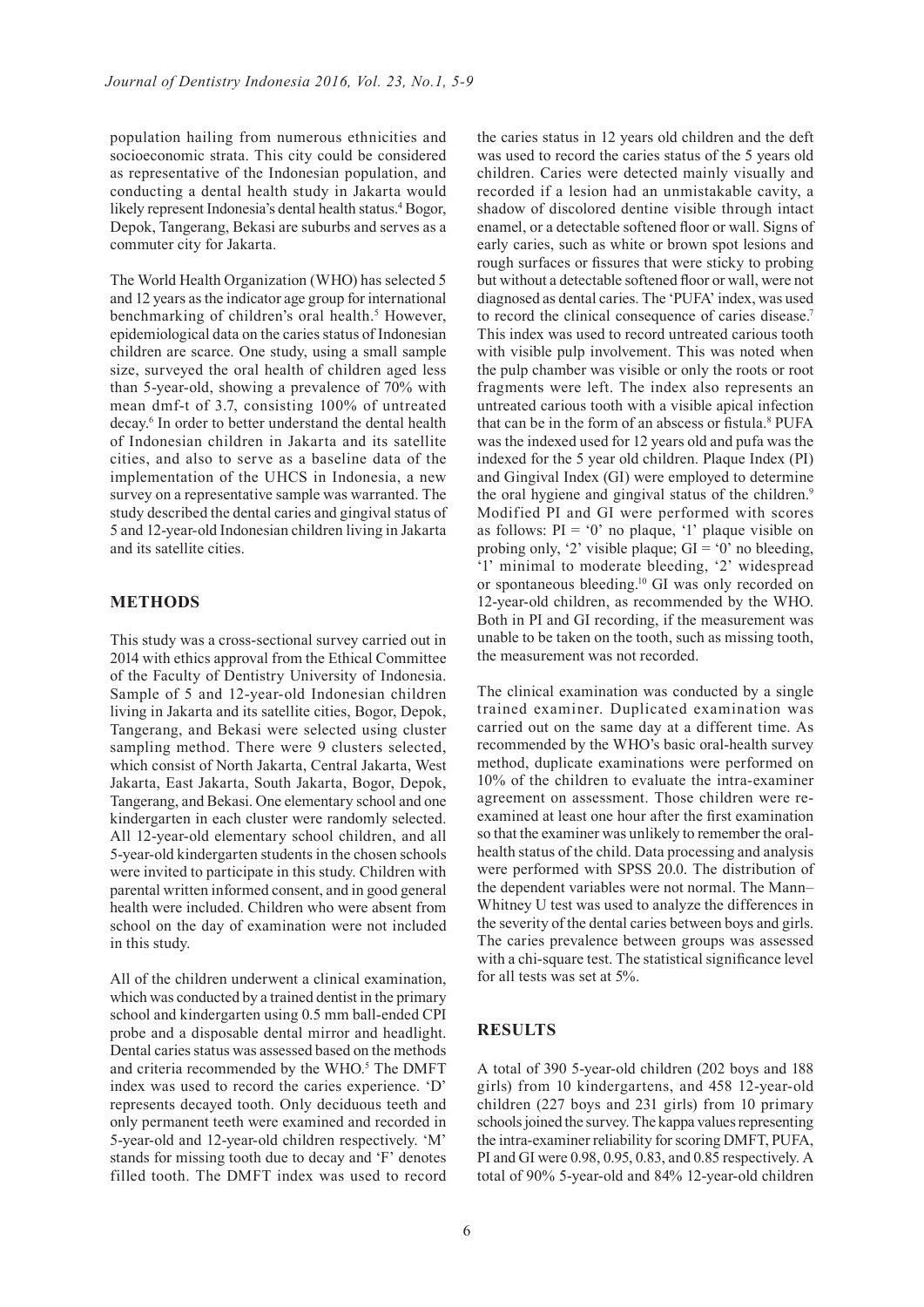|                      | $n$ (%)       | % caries | % PUFA | Mean<br><b>DMFT(SD)</b> | Mean<br>DT(SD) | Mean<br>MT(SD) | Mean<br>FT(SD)   | Mean<br><b>PUFA(SD)</b> |
|----------------------|---------------|----------|--------|-------------------------|----------------|----------------|------------------|-------------------------|
| Total (5 years-old)  | $390(100\%)$  | 90%      | 40%    | 7.5(5.5)                | 6.8(4.9)       | 0.7(1.9)       | <0.1(0.2)        | 1.4(2.2)                |
| <b>Boys</b>          | 202(52%)      | 91%      | 38%    | 8.0(5.7)                | 7.3(5.1)       | 0.7(1.9)       | <0.1(0.2)        | 1.5(2.6)                |
| Girls                | 188 (48%)     | 89%      | 43%    | 7.0(5.3)                | 6.4(4.7)       | 0.6(1.7)       | $\leq 0.1$ (0.1) | 1.3(2.2)                |
| $p$ -values          |               | 0.392    | 0.749  | 0.112                   | 0.126          | 0.449          | 0.705            | 0.638                   |
| Total (12-years-old) | 458 $(100\%)$ | 84%      | 19%    | 3.2(2.2)                | 2.9(2.1)       | 0.1(0.6)       | $\leq 0.1$ (0.3) | 0.3(0.6)                |
| <b>Boys</b>          | $227(50\%)$   | 80%      | 16%    | 2.9(2.3)                | 2.7(2.1)       | 0.2(0.6)       | $\leq 0.1$ (0.3) | 0.2(0.6)                |
| Girls                | 231 (50%)     | 88%      | 33%    | 3.4(2.2)                | 3.2(2.1)       | 0.1(0.5)       | $\leq 0.1$ (0.3) | 0.3(0.6)                |
| $p$ -values          |               | 0.852    | 0.008  | 0.004                   | 0.002          | 0.227          | 0.095            | 0.130                   |

**Table 1.** Caries prevalence, caries experience, decayed teeth, missing teeth, filled teeth and severe untreated caries according to gender in 5 and 12-year-old children

**Table 2.** Prevalence of severity of plaque accumulation and gingival health according to gender in 5 and 12-year-old children

|                      | <b>Total</b> | <b>Boys</b> | <b>Girls</b> | <i>p</i> -values |
|----------------------|--------------|-------------|--------------|------------------|
| 5-year-old children  |              |             |              |                  |
| $PI = 0$             | 3%           | $4\%$       | $3\%$        | 0.593            |
| $PI = 1$             | 24%          | 19%         | 29%          | 0.095            |
| $PI = 2$             | 45%          | 50%         | 42%          | 0.099            |
| 12-year-old children |              |             |              |                  |
| $PI = 0$             | $1\%$        | $1\%$       | $1\%$        | 0.655            |
| $PI = 1$             | $4\%$        | 3%          | 6%           | 0.108            |
| $PI = 2$             | 92%          | 94%         | 90%          | 0.846            |
| 12-year-old children |              |             |              |                  |
| $GI = 0$             | 29%          | 27%         | 31%          | 0.384            |
| $GI = 1$             | 15%          | 16%         | 15%          | 0.906            |
| $GI = 2$             | 53%          | 55%         | 51%          | 0.653            |
|                      |              |             |              |                  |

 $PI = Plaque Index$ ;  $GI = Gingival Index$ 

examined had caries experience. The mean DMFT score was 7.5 (SD score of 5.5) and 3.2 (SD score of 2.2) in 5 and 12-year-old children respectively (Table 1). The mean number of restored teeth are only 0.02 (SD score 0.17) in the 5-year-old and 0.06 (SD score 0.31) in the 12-year-old children. Lower DMFT scores were found for the girls than for the boys (7.0  $\pm$  5.3 vs. 8.0  $\pm$  5.7;  $p = 0.112$ ) in the 5-year-old children. On the contrary, in the 12-year-old children the boys have statistically lower DMFT than the girls  $(2.9 \pm 2.3 \text{ vs. } 3.4 \pm 2.2)$ ;  $p = 0.004$ ). Forty percent of the 5-year-old children and 19% of the 12-year-old children had carious teeth that has progressed to pulp infection (PUFA  $>$  0). The mean pufa and PUFA score were 1.4 (SD score 2.2) and 0.3 (SD score 0.6) in 5 and 12-year-old children respectively (Table 1). These were similar to previous studies regarding the children's PUFA score.<sup>7,8</sup>

Table 2 showed that 45% and 92% of the 5 and 12-yearold children respectively had plaque score of 2 (plaque can be seen visually), whereas children who have zero plaque score were only 3% of the 5-year-old and 1% of the 12-year-old children. The prevalence of children who have good gingival health were only 29% of the

12-year-old children. While the others had gingival bleeding. Nonetheless there were no significant differences in the plaque score nor gingival health between girls and boys.

There are tendencies of dental caries prevalence in certain teeth which were similar between boys and girls. The most frequent dental caries in the 5-year-old children were found in the central incisors of the upper jaw, tooth 51 and 61 with its prevalence 67% and 66% respectively. The most commonly affected tooth due to dental caries on the lower jaw were tooth 75 and 85 with its prevalence 60% and 58% respectively (Figure 1). Furthermore, all four first molar in the 12-year-old children have high dental caries occurrence. Percentage of tooth element in 16, 26, 36, and 46 which were affected from caries were 48%, 47%, 73%, and 72% respectively. The caries in the first molar of the lower jaw were more prevalent than the upper jaw (Figure 2).

#### **DISCUSSION**

Disease levels are increasing rapidly in developing countries, particularly as a result of a growing consumption of sugars and inadequate exposure to fluorides.<sup>2</sup> To ensure effective delivery of interventions and optimal allocation of resources, an epidemiological survey in Jakarta and its satellite cities is crucial to identify oral health problems in children. The sample may not be representative of the Indonesian children, but the children who participated in this study was relatively adequate. In addition, the data was collected by a single examiner, and the value of intra-examiner reliability was good.

The caries experience found in 5-year-old children in this study, who were living in the capital city of Indonesia and the nearest surrounding cities, is alarming with decay prevalence of 90% and decay score of 6.8 teeth. It is similar to the caries prevalence and mean decay score of the minority living in China, who mostly live in rural areas.<sup>11,12</sup> Moreover the caries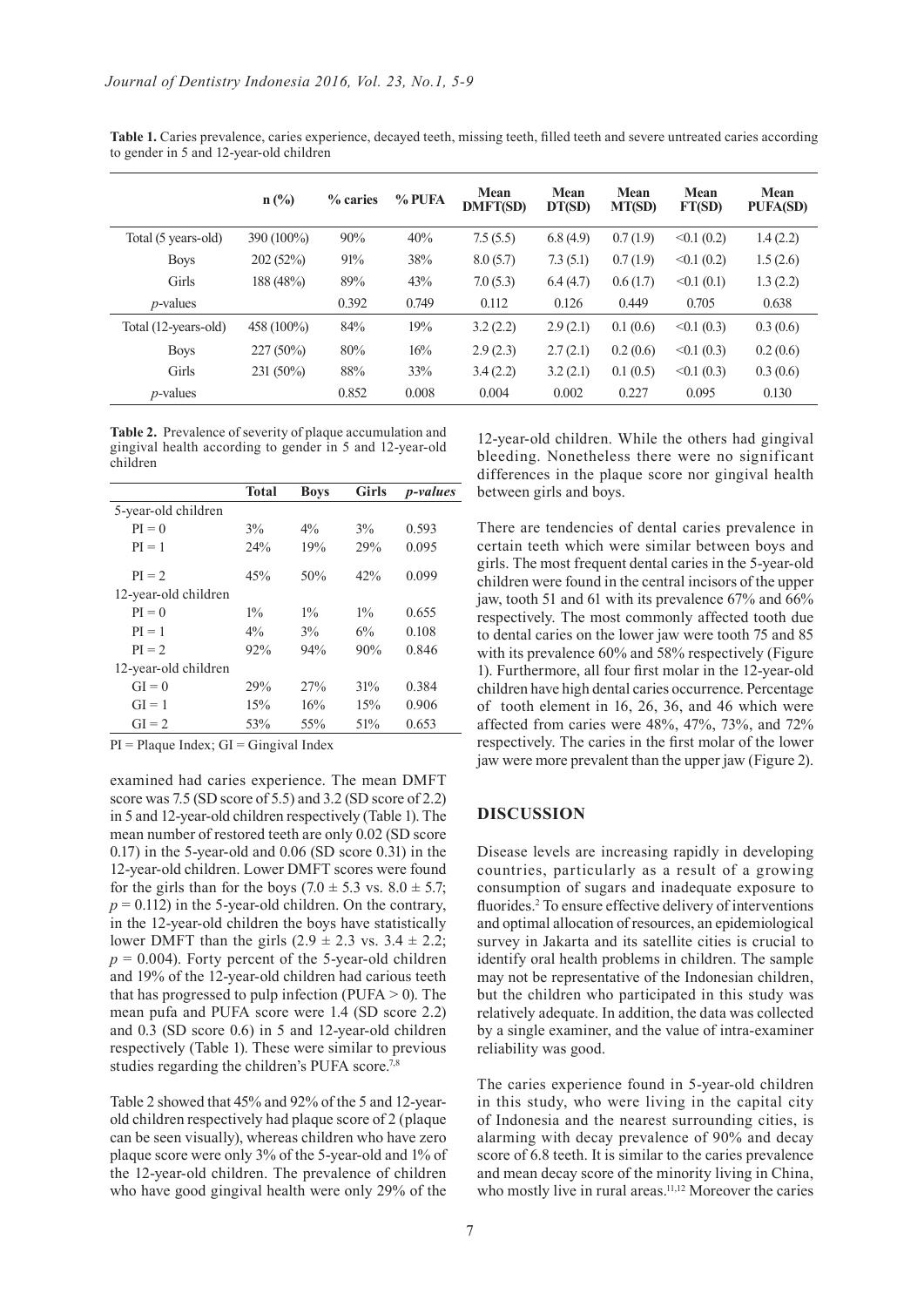

Figure 1. Caries experience in 5-year-old children based on tooth element (left bar=boys; right bar=girls)



Figure 2. Caries experience in 12-year-old children based on tooth element (left bar=boys; right bar=girls)

prevalence of the 12-year-old children in this study (84%) with a mean decay of 2.9 teeth are far exceed those in Hong Kong with 21% prevalence and 0.16 of decay score and also the ethnic minority groups in China whom decay prevalence and mean decay score of 35% and 0.6 respectively.13,14 The highest prevalence of caries in 5-year-old children was found in the maxillary incisors. Longer duration of exposure to cariogenic challenge according to the chronological tooth eruption sequence might be the cause of this prevalence.<sup>15</sup> Oral health promotion is crucial for prevention of dental caries in this community.

When dental caries rates are reported by gender, females are typically found to exhibit higher prevalence rates than males. This finding is similar with the study outcome in the 12-year-old children where girls have statistically higher prevalence of decay.12 Higher caries prevalence among females might be explained due to earlier eruption of teeth in girls, hence longer exposure of girls' teeth to the cariogenic oral environment.16 The biochemical composition of saliva and overall saliva flow rate are modified by hormonal fluctuations during events such as puberty, making the oral environment significantly more cariogenic for females than for male.16 These results suggest that hormonal fluctuations

can have a dramatic effect on the oral health of females, and constitute as an important causal factor in explaining gender differences in caries rates.

The WHO recognized that dental diseases are the most prevalent non-communicable diseases globally and that the treatment of dental diseases is expensive (WHO 2015). A recent review concluded that dental caries in children is one of the major health problems and is a burden for Indonesia.<sup>3</sup> This study showed that the DMFT score in 5 and 12-year-old children in the Jakarta and its sub-urban cities was high, and their oral hygiene condition were generally poor. While socioeconomic status is one of the most important factors in dental inequalities, underlying cultural beliefs and practices can influence oral health status through diet and dental care-seeking behavior.<sup>17</sup>

Dental caries is a diet-mediated disease. There is extensive scientific evidence that free sugars are the primary factor in the development of dental caries.18 Nonetheless this study's limitation is that the intraoral examination was not accompanied with a validated and reliable questionnaire to be able to analyze the dietary behavior of the sample examined in this study and relate. Further studies shall be conducted using a